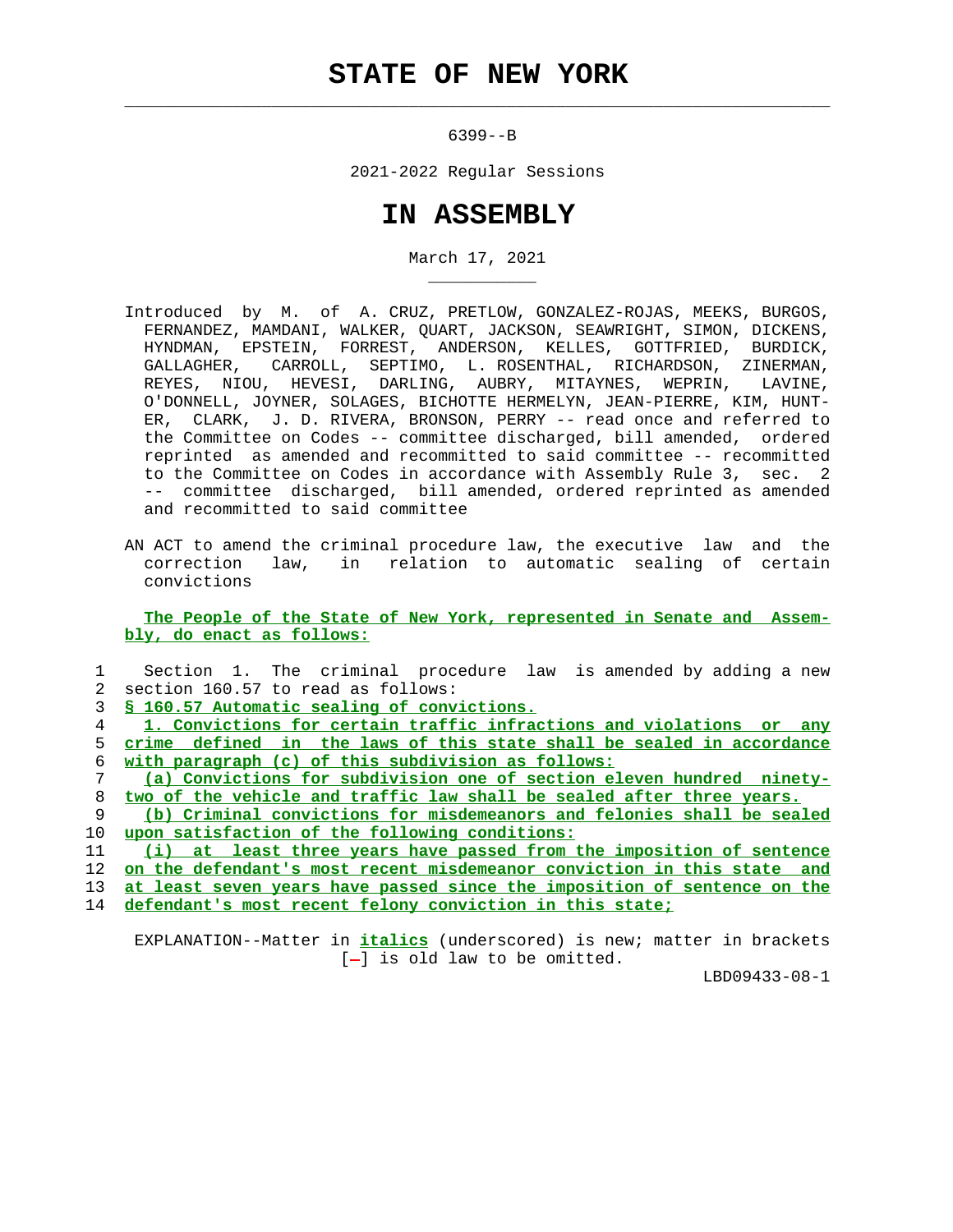| 1        | (ii) the defendant does not have a criminal charge pending in this                                                                              |
|----------|-------------------------------------------------------------------------------------------------------------------------------------------------|
| 2        | state;                                                                                                                                          |
| 3        | (iii) the defendant is not currently under the supervision of any                                                                               |
| 4        | probation or parole department for the eligible conviction; and                                                                                 |
| 5        | (iv) the conviction is not defined as a sex offense under section one                                                                           |
| 6        | hundred sixty-eight-a of the correction law.                                                                                                    |
| 7        | (c) Where a conviction is eligible for sealing pursuant to this para-                                                                           |
| 8        | graph before, on, or after the effective date of this section, the divi-                                                                        |
| 9        | sion of criminal justice services shall immediately notify the office of<br>court administration, the court of conviction, and the heads of all |
| 10<br>11 | appropriate police and sheriff departments that the conviction is                                                                               |
| 12       | sealed.                                                                                                                                         |
| 13       | (d) Records of convictions sealed pursuant to this paragraph shall not                                                                          |
| 14       | be accessed, made available to any person or public or private agency,                                                                          |
| 15       | or used by any state agency covered by subdivision three of this section                                                                        |
| 16       | except for:                                                                                                                                     |
| 17       | (i) the defendant and such defendant's attorney;                                                                                                |
| 18       | (ii) any court or prosecutor for the purposes of a pending criminal                                                                             |
| 19       | action;                                                                                                                                         |
| 20       | (iii) qualified agencies, as defined in subdivision nine of section                                                                             |
| 21       | eight hundred thirty-five of the executive law, and federal and state                                                                           |
| 22       | law enforcement agencies, when acting within the scope of their law                                                                             |
| 23       | enforcement duties;                                                                                                                             |
| 24       | (iv) the court, prosecutor, and defense counsel if the defendant                                                                                |
| 25       | becomes a witness in a criminal proceeding, or the claimant and respond-                                                                        |
| 26       | ent if the defendant becomes a witness in a civil proceeding;                                                                                   |
| 27       | (v) when an individual is a defendant in a criminal action and the                                                                              |
| 28       | sealed records of conviction of a third-party are integral to their                                                                             |
| 29       | defense. In such instances, use of sealed records shall be requested                                                                            |
| 30       | upon ex parte motion in any superior court, or in any district court,                                                                           |
| 31       | city court or the criminal court of the city of New York provided that                                                                          |
| 32       | such court is where the action is pending. The applicant must demon-                                                                            |
| 33       | strate to the satisfaction of the court that the records will be used                                                                           |
| 34       | for the purpose of this subparagraph;                                                                                                           |
| 35       | (vi) entities that are required by state or federal law to request a                                                                            |
| 36       | fingerprint-based check of criminal history information, provided,                                                                              |
| 37       | however, that every person whose information is retrieved pursuant to                                                                           |
| 38       | this paragraph shall be furnished with a copy of such information and                                                                           |
| 39       | afforded an opportunity to explain or contest the information to the                                                                            |
| 40<br>41 | entity;<br>(vii) any prospective employer of a police officer or peace officer as                                                               |
| 42       | those terms are defined in subdivisions thirty-three and thirty-four of                                                                         |
| 43       | section 1.20 of this chapter, in relation to an application for employ-                                                                         |
| 44       | ment as a police officer, provided, however, that every person who is an                                                                        |
| 45       | applicant shall be furnished with a copy of all records obtained under                                                                          |
| 46       | this paragraph and afforded an opportunity to make an explanation there-                                                                        |
| 47       | to;                                                                                                                                             |
| 48       | (viii) any federal, state or local officer or agency with responsibil-                                                                          |
| 49       | ity for the issuance of licenses to possess a firearm, rifle or shotgun                                                                         |
| 50       | or with responsibility for conducting background checks before transfer                                                                         |
| 51       | sale of a firearm or explosive, when the officer or agency is acting<br>or                                                                      |
| 52       | pursuant to such responsibility. This includes the criminal justice                                                                             |
| 53       | information services division of the federal bureau of investigation,                                                                           |
| 54       | for the purposes of responding to queries to the national instant back-                                                                         |
| 55       | ground check system regarding attempts to purchase or otherwise take                                                                            |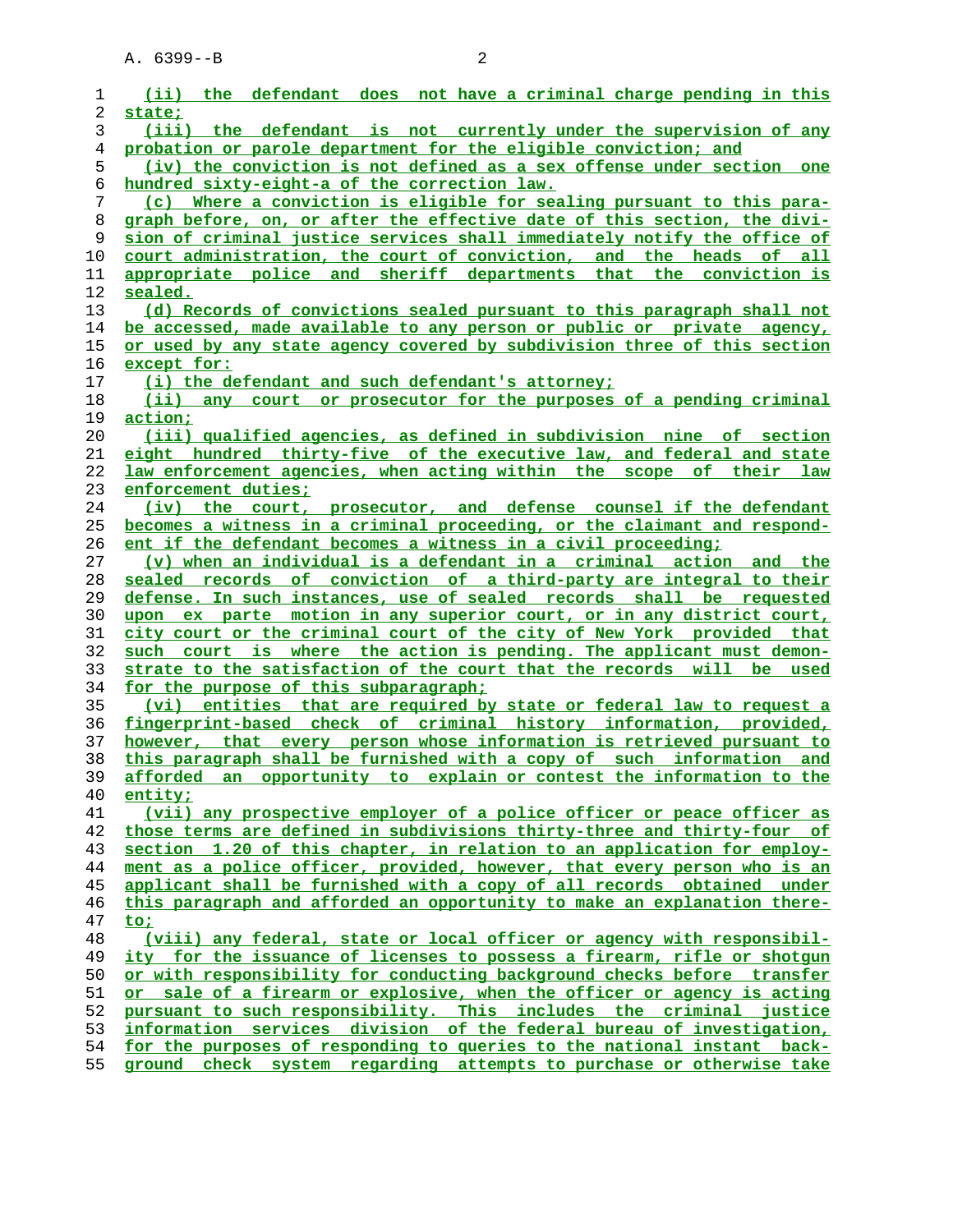| 1        | possession of firearms, rifles or shotguns, as defined in 18 U.S.C. S                                                                              |
|----------|----------------------------------------------------------------------------------------------------------------------------------------------------|
| 2        | 921 $(A)(3)$ ;                                                                                                                                     |
| 3        | (ix) for the purposes of civilian investigation or evaluation of a                                                                                 |
| 4        | civilian complaint or civil action concerning law enforcement or prose-                                                                            |
| 5        | <u>cution actions, upon ex parte motion in any superior court, or in any</u>                                                                       |
| 6        | district court, city court or the criminal court of the city of New York                                                                           |
| 7        | provided that such court sealed the record; the applicant must demon-                                                                              |
| 8        | strate to the satisfaction of the court that the records will be used                                                                              |
| 9        | for the purposes of this subparagraph; and                                                                                                         |
| 10       | (x) for information provided to an individual or entity pursuant to                                                                                |
| 11       | paragraph (e) of subdivision four of section eight hundred thirty-seven                                                                            |
| 12       | of the executive law or for bona fide research purposes provided all                                                                               |
| 13       | identifying information is removed.                                                                                                                |
| 14       | (e) Where the sealing required by this paragraph has not taken place,                                                                              |
| 15       | or where supporting court records cannot be located or have been                                                                                   |
|          | destroyed, and a defendant or their attorney submits notification of                                                                               |
| 16       |                                                                                                                                                    |
| 17<br>18 | such fact to the division of criminal justice services, as prescribed in<br>subdivision twenty-three of section eight hundred thirty-seven of the  |
| 19       | executive law, within thirty days of such notice to the division, the                                                                              |
| 20       |                                                                                                                                                    |
| 21       | conviction shall be sealed as set forth in this subdivision.<br>2. In calculating the time periods under this section, any period of               |
|          | time during which the defendant was incarcerated shall be excluded and                                                                             |
| 22       |                                                                                                                                                    |
| 23<br>24 | such time period shall be extended by a period equal to the time served                                                                            |
| 25       | under such incarceration.                                                                                                                          |
|          | 3. Where a conviction is eligible for sealing pursuant to this section<br>before, on, or after the effective date of this section, the commission- |
| 26<br>27 | er of the division of criminal justice services shall immediately notify                                                                           |
|          | the office of court administration, the court of conviction and the                                                                                |
| 28       |                                                                                                                                                    |
| 29<br>30 | heads of all appropriate police departments, prosecutors' offices and                                                                              |
| 31       | law enforcement agencies that the conviction is sealed. Upon receipt of<br>such notification, records of or relating to such conviction shall be   |
| 32       | immediately sealed.                                                                                                                                |
| 33       | (a) Any state agency that possesses information, records, documents or                                                                             |
| 34       | papers related to the eligible conviction shall seal them as follows:                                                                              |
| 35       | (i) Every photograph of such defendant and photographic plates or                                                                                  |
|          |                                                                                                                                                    |
| 36<br>37 | proof, and all palmprints, fingerprints and retina scans taken or made<br>of such individual pursuant to the provisions of this article in regard  |
| 38       | to the eligible conviction, and all duplicates, reproductions, and                                                                                 |
| 39       | copies thereof, except a digital fingerprint that is on file with the                                                                              |
| 40       | division of criminal justice services for a conviction that has not been                                                                           |
| 41       | sealed pursuant to this section shall be marked as sealed by the divi-                                                                             |
| 42       | sion of criminal justice services and by any police department,                                                                                    |
| 43       | prosecutor's office or law enforcement agency having any such photo-                                                                               |
| 44       | graph, photographic plate or proof, palmprint, fingerprints or retina                                                                              |
| 45       | scan in its possession or under its control by conspicuously indicating                                                                            |
| 46       | the face of the record or at the beginning of the digitized file of<br>on                                                                          |
| 47       | the record that the record has been designated as sealed. Where finger-                                                                            |
| 48       | prints subject to the provisions of this section have been received by                                                                             |
| 49       | the division of criminal justice services and have been filed by the                                                                               |
| 50       | division as digital images, such images may remain unsealed, provided                                                                              |
| 51       | fingerprint card of the individual is on file with the division<br>that a                                                                          |
| 52       | which was not sealed pursuant to this section.                                                                                                     |
| 53       | (ii) Every official record and paper and duplicates and copies there-                                                                              |
| 54       | of, including, but not limited to, judgments and orders of a court but                                                                             |
| 55       | not including published court decisions or opinions or records and                                                                                 |
| 56       | briefs on appeal, relating to the conviction, on file with the agency                                                                              |
|          |                                                                                                                                                    |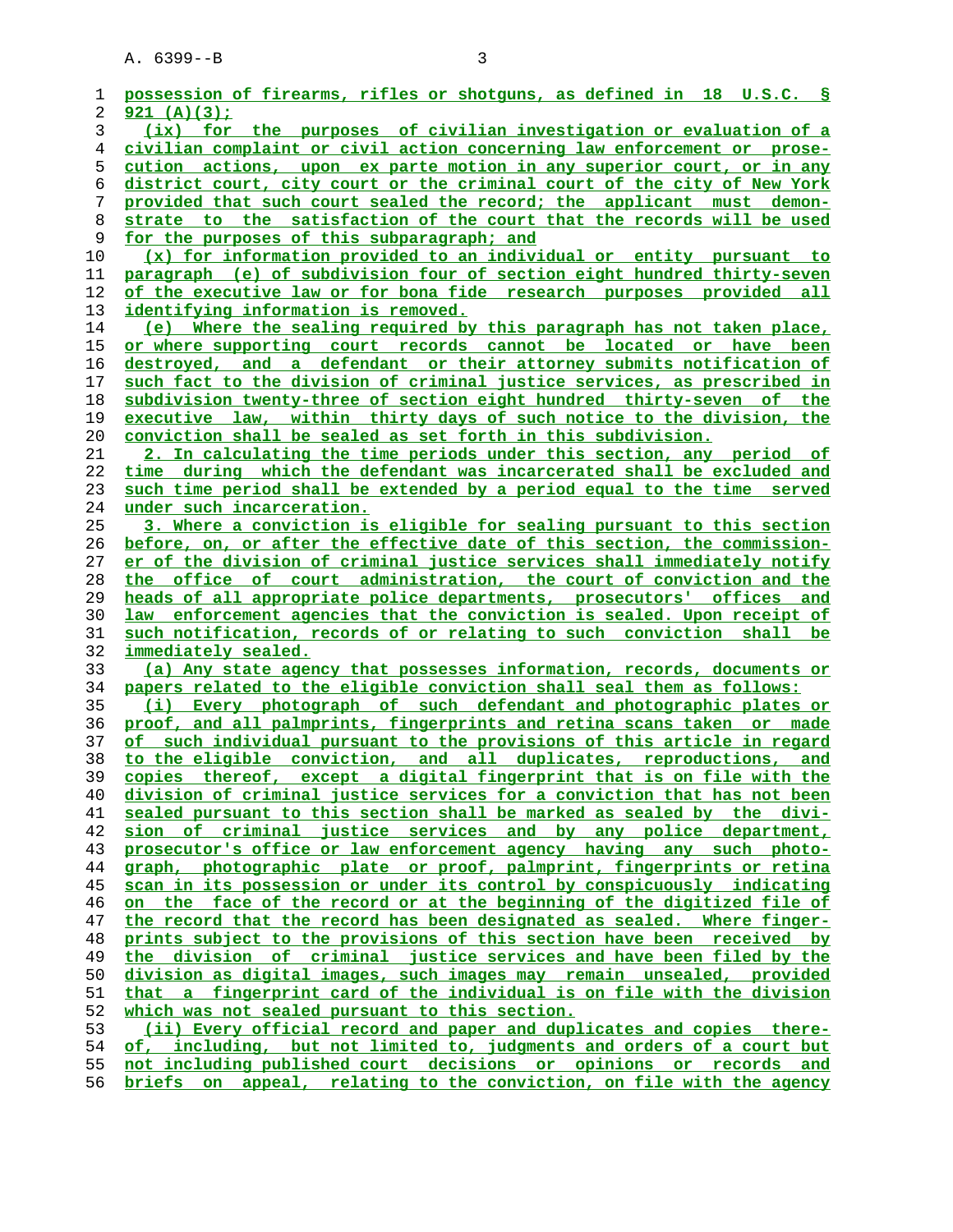A. 6399--B 4

**shall be marked as sealed by conspicuously indicating on the face of the record or at the beginning of the digitized file of the record that the record has been designated as sealed. (b) Third-party agencies shall seal information and all records, docu- ments and papers relating to the eligible conviction as follows: (i) Every police department, prosecutor's office or law enforcement agency, including the division of criminal justice services, which tran- smitted or otherwise forwarded to any agency of the United States or of any other state or jurisdiction outside of this state copies of any such photographs, photographic plates or proofs, palmprints, fingerprints or retina scans, shall forthwith formally inform such agency in writing that the matter has been sealed and request in writing that all such copies be marked as sealed by conspicuously indicating on the face of the record or at the beginning of the digitized file of the record that the record has been designated as sealed. (ii) Every official record and paper and duplicates and copies there- of, including, but not limited to, judgments and orders of a court but not including published court decisions or opinions or records and briefs on appeal, relating to the conviction, on file with the agency shall be marked as sealed by conspicuously indicating on the face of the record or at the beginning of the digitized file of the record that the record has been designated as sealed. 4. (a) Nothing in this section requires the destruction of DNA infor- mation maintained in the New York state DNA database of such individual pursuant to the provisions of the executive law in regard to the eligi- ble conviction. (b) Nothing in this section requires the sealing or destruction of records maintained by the department of motor vehicles, and nothing in this section shall be construed to contravene the vehicle and traffic law, the federal driver's privacy protection act (18 U.S.C 2721 et. seq.), or the Commercial Motor Vehicle Safety Act of 1986 (49 U.S.C. 31311). (c) The division of criminal justice services is authorized to disclose a conviction that is sealed pursuant to this section to enti- ties that are required by federal law, or by rules and regulations promulgated by a self-regulatory organization created under federal law, to consider sealed convictions. Such entities must certify to the divi- sion that they are required by federal law, or by rules and regulations promulgated by a self-regulatory organization that has been created under federal law, to make an inquiry about or consider records sealed pursuant to this section for purposes of employment, licensing, or clearance. To the extent permitted by federal law, a record sealed pursuant to this section may not be considered a conviction that would prohibit the employment, licensing or clearance of the defendant. (d) Nothing in this section shall prohibit entities required by feder- al law, or by rules and regulations promulgated by a self-regulatory organization that has been created under federal law, from making an inquiry about or considering an applicant's criminal history for purposes of employment, licensing, or clearance from inquiring into convictions sealed pursuant to this section. (e) In any civil action, an official record of a conviction that has been sealed pursuant to this section may not be introduced as evidence of negligence against a person or entity that provided employment, contract labor or services, volunteer work, licensing, tenancy, a home purchase, a mortgage, an education, a loan, or insurance if such record was sealed and was not provided to the person or entity by or on behalf**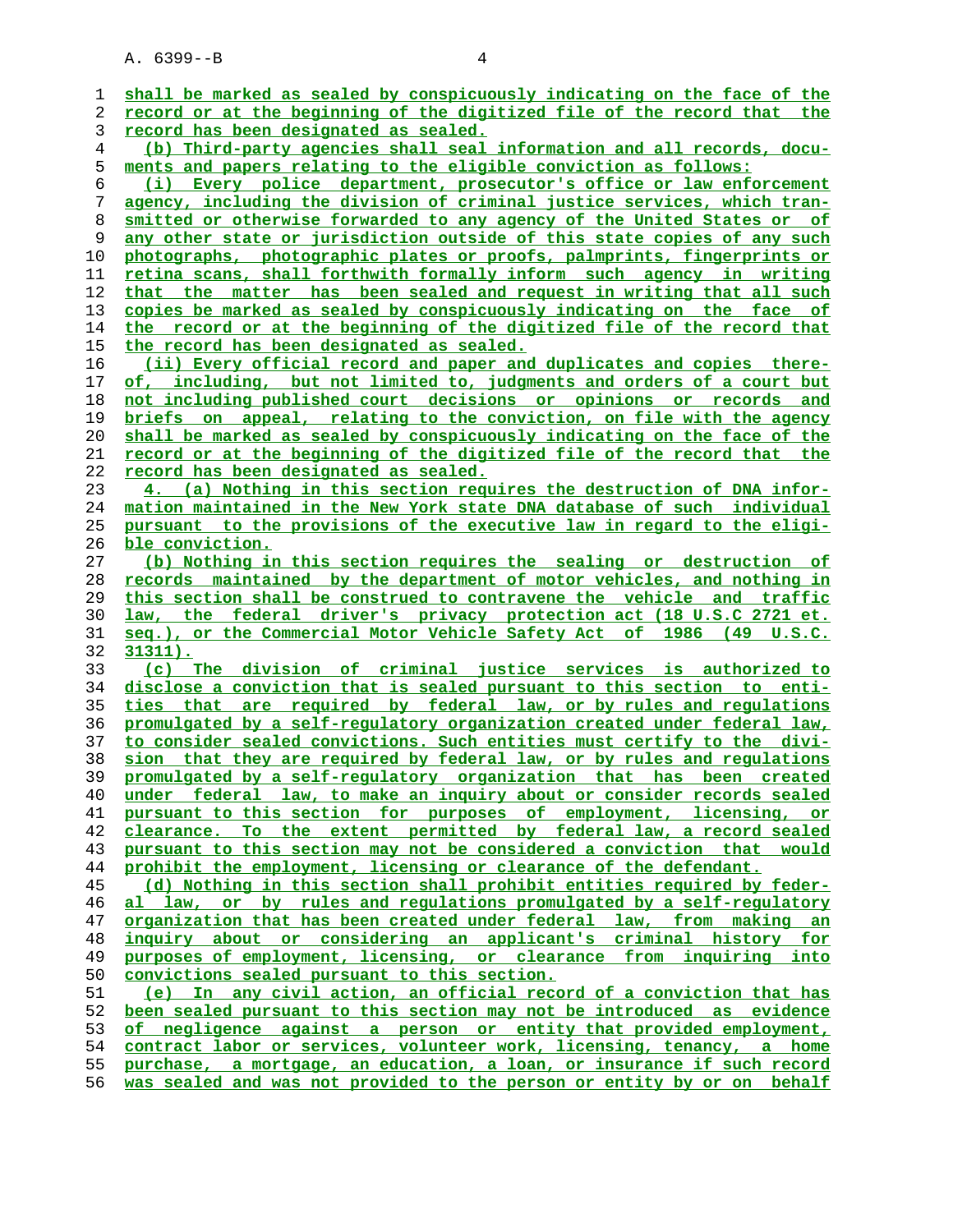A. 6399--B 5

| 1              | of a governmental entity in accordance with this section in response to      |
|----------------|------------------------------------------------------------------------------|
| 2              | such person's or entity's authorized and timely request for conviction       |
| 3              | history information.                                                         |
| $\overline{4}$ | (f) A person or entity described in this subdivision, acting reason-         |
| 5              | ably and in good faith, may not have a duty to investigate the fact of a     |
| 6              | prior conviction that has been sealed pursuant to this section.              |
| 7              | 5. No defendant shall be required or permitted to waive eligibility          |
| 8              | for sealing pursuant to this section as part of a plea of quilty,            |
| 9              | sentence or any agreement related to a conviction for a violation of the     |
| 10             | laws of this state. Any such waiver is void and unenforceable.               |
| 11             | 6. Sealing as set forth in subdivision three of this section is with-        |
| 12             | <u>out prejudice to a defendant or their attorney seeking further relief</u> |
| 13             | pursuant to section 440.10 of this chapter. Nothing in this section          |
| 14             | shall diminish or abrogate any rights or remedies otherwise available to     |
| 15             | the defendant.                                                               |
| 16             | 7. All records for a conviction subject to sealing under this section        |
|                |                                                                              |
| 17             | where the conviction was entered on or before the effective date of this     |
| 18             | section shall receive the appropriate relief promptly and, in any event,     |
| 19             | no later than two years after such effective date.                           |
| 20             | 8. A conviction which is sealed pursuant to this section is included         |
| 21             | within the definition of a conviction for the purposes of any criminal       |
| 22             | proceeding in which the fact of a prior conviction would enhance a           |
| 23             | penalty or is an element of the offense charged.                             |
| 24             | 9. Any defendant claiming to be aggrieved by a violation of this             |
| 25             | section shall have a cause of action in any court of appropriate juris-      |
| 26             | diction for damages, including punitive damages, and such other remedies     |
| 27             | as may be appropriate. The provisions of this article shall also be          |
| 28             | enforceable by the division of human rights pursuant to the powers and       |
| 29             | procedures set forth in article fifteen of the executive law.                |
| 30             | 2. Subdivision 3 of section 845-d of the executive law, as added by<br>S     |
| 31             | section 1 of subpart N of part II of chapter 55 of the laws of 2019,<br>is   |
| 32             | amended to read as follows:                                                  |
| 33             | Nothing in this section shall authorize the division to provide<br>3.        |
| 34             | criminal history information that is not otherwise authorized by law or      |
| 35             | sealed pursuant to section 160.50, 160.55, 160.57, 160.58 or<br>that is      |
| 36             | 160.59 of the criminal procedure law.                                        |
| 37             | § 3. Section 837 of the executive law is amended by<br>adding<br>a new       |
| 38             | subdivision 23 to read as follows:                                           |
| 39             | 23. Promulgate a standardized form for use by individuals to notify          |
| 40             | the division of criminal justice services of convictions subject to          |
| 41             | sealing under section 160.57 of the criminal procedure law, but for          |
| 42             | which the division has not taken the requisite action for related            |
| 43             | records.                                                                     |
| 44             | § 4. Subdivision 16 of section 296 of the executive law, as amended by       |
| 45             | section 2 of subpart 0 of part II of chapter 55 of the laws of 2019, is      |
| 46             | amended to read as follows:                                                  |
| 47             | 16. It shall be an unlawful discriminatory practice, unless<br>$spectf -$    |
| 48             | ically required or permitted by statute, for any person, agency, bureau,     |
| 49             | corporation or association, including the state and any political subdi-     |
| 50             | vision thereof, to make any inquiry about, whether in any form of appli-     |
| 51             | otherwise, or to act upon adversely to the individual<br>cation<br>or        |
| 52             | involved, any arrest or criminal accusation of such individual not then      |
| 53             | against that individual which was followed by a termination of<br>pending    |
| 54             | that criminal action or proceeding in favor of such individual,<br>as        |
| 55             | subdivision two of section 160.50 of the criminal procedure<br>defined<br>in |
| 56             | law, or by an order adjourning the criminal action in contemplation of       |
|                |                                                                              |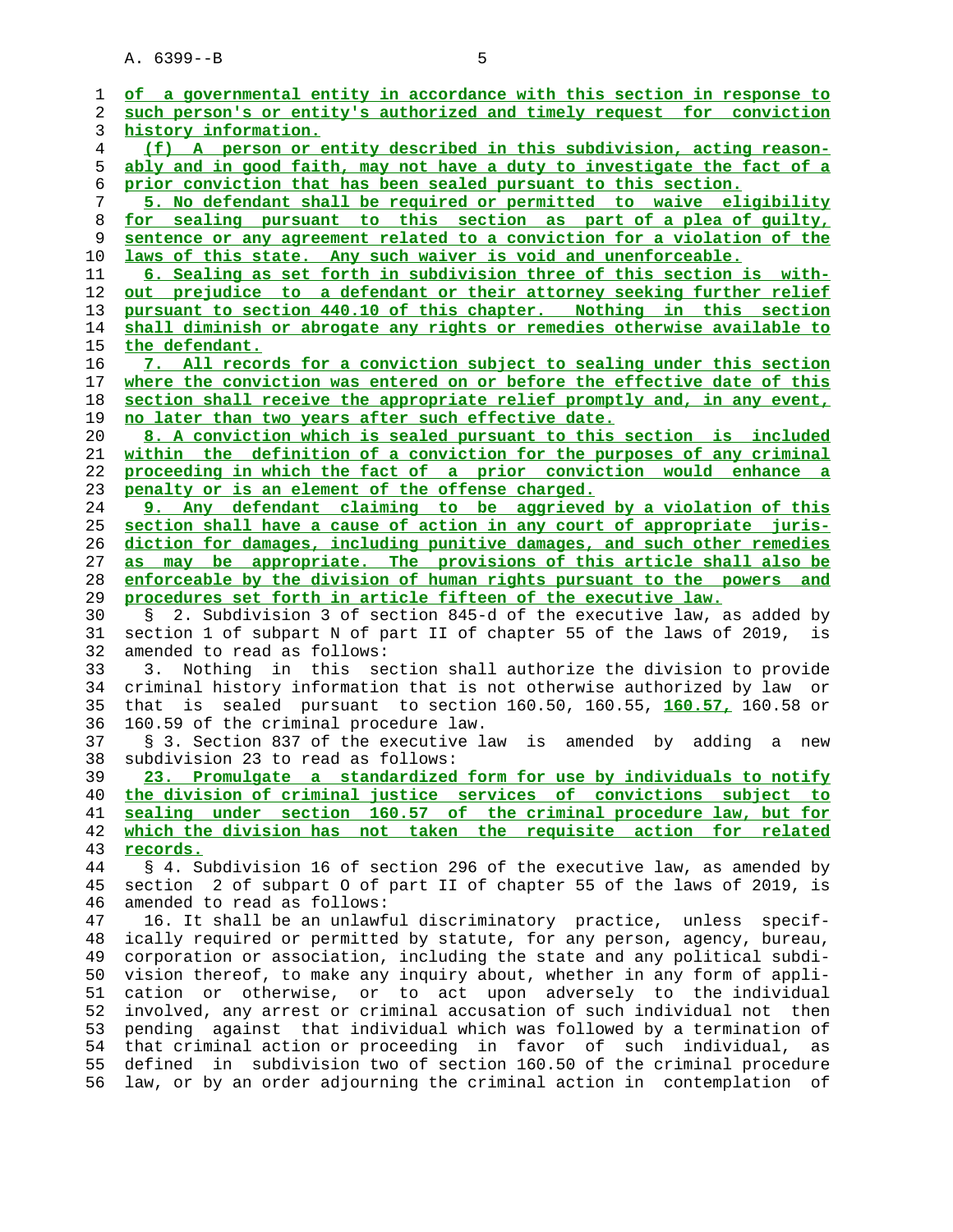1 dismissal, pursuant to section 170.55, 170.56, 210.46, 210.47, or 215.10 2 of the criminal procedure law, or by a youthful offender adjudication, 3 as defined in subdivision one of section 720.35 of the criminal proce- 4 dure law, or by a conviction for a violation sealed pursuant to section 5 160.55 of the criminal procedure law or by a conviction which is sealed 6 pursuant to section 160.59 or 160.58 of the criminal procedure law, **or** 7 **by a conviction which is sealed pursuant to section 160.57 of the crimi-** 8 **nal procedure law,** in connection with the licensing, housing, employ- 9 ment, including volunteer positions, or providing of credit or insurance 10 to such individual; provided, further, that no person shall be required 11 to divulge information pertaining to any arrest or criminal accusation 12 of such individual not then pending against that individual which was 13 followed by a termination of that criminal action or proceeding in favor 14 of such individual, as defined in subdivision two of section 160.50 of 15 the criminal procedure law, or by an order adjourning the criminal 16 action in contemplation of dismissal, pursuant to section 170.55 or 17 170.56, 210.46, 210.47 or 215.10 of the criminal procedure law, or by a 18 youthful offender adjudication, as defined in subdivision one of section 19 720.35 of the criminal procedure law, or by a conviction for a violation 20 sealed pursuant to section 160.55 of the criminal procedure law, or by a 21 conviction which is sealed pursuant to section 160.58 or 160.59 of the 22 criminal procedure law**, or by a conviction which is sealed pursuant to** 23 **section 160.57 of the criminal procedure law**. An individual required or 24 requested to provide information in violation of this subdivision may 25 respond as if the arrest, criminal accusation, or disposition of such 26 arrest or criminal accusation did not occur. The provisions of this 27 subdivision shall not apply to the licensing activities of governmental 28 bodies in relation to the regulation of guns, firearms and other deadly 29 weapons or in relation to an application for employment as a police 30 officer or peace officer as those terms are defined in subdivisions 31 thirty-three and thirty-four of section 1.20 of the criminal procedure 32 law; provided further that the provisions of this subdivision shall not 33 apply to an application for employment or membership in any law enforce- 34 ment agency with respect to any arrest or criminal accusation which was 35 followed by a youthful offender adjudication, as defined in subdivision 36 one of section 720.35 of the criminal procedure law, or by a conviction 37 for a violation sealed pursuant to section 160.55 of the criminal proce- 38 dure law, or by a conviction which is sealed pursuant to section 160.58 39 or 160.59 of the criminal procedure law**, or by a conviction which is** 40 **sealed pursuant to section 160.57 of the criminal procedure law**. For 41 purposes of this subdivision, an action which has been adjourned in 42 contemplation of dismissal, pursuant to section 170.55 or 170.56, 43 210.46, 210.47 or 215.10 of the criminal procedure law, shall not be 44 considered a pending action, unless the order to adjourn in contem- 45 plation of dismissal is revoked and the case is restored to the calendar 46 for further prosecution. 47 § 5. Section 9 of the correction law, as added by section 2 of part OO 48 of chapter 56 of the laws of 2010, the section heading as amended by 49 chapter 322 of the laws of 2021, is amended to read as follows: 50 § 9. Access to information of incarcerated individuals via the inter- 51 net. Notwithstanding any provision of law to the contrary, any informa- 52 tion relating to the conviction of a person[**, except for a person** 53 **convicted of an offense that would make such person ineligible for merit**

54 **time under section eight hundred three of this chapter or an offense for**

55 **which registration as a sex offender is required as set forth in subdi-**

56 **vision two or three of section one hundred sixty-eight-a of this chap-**